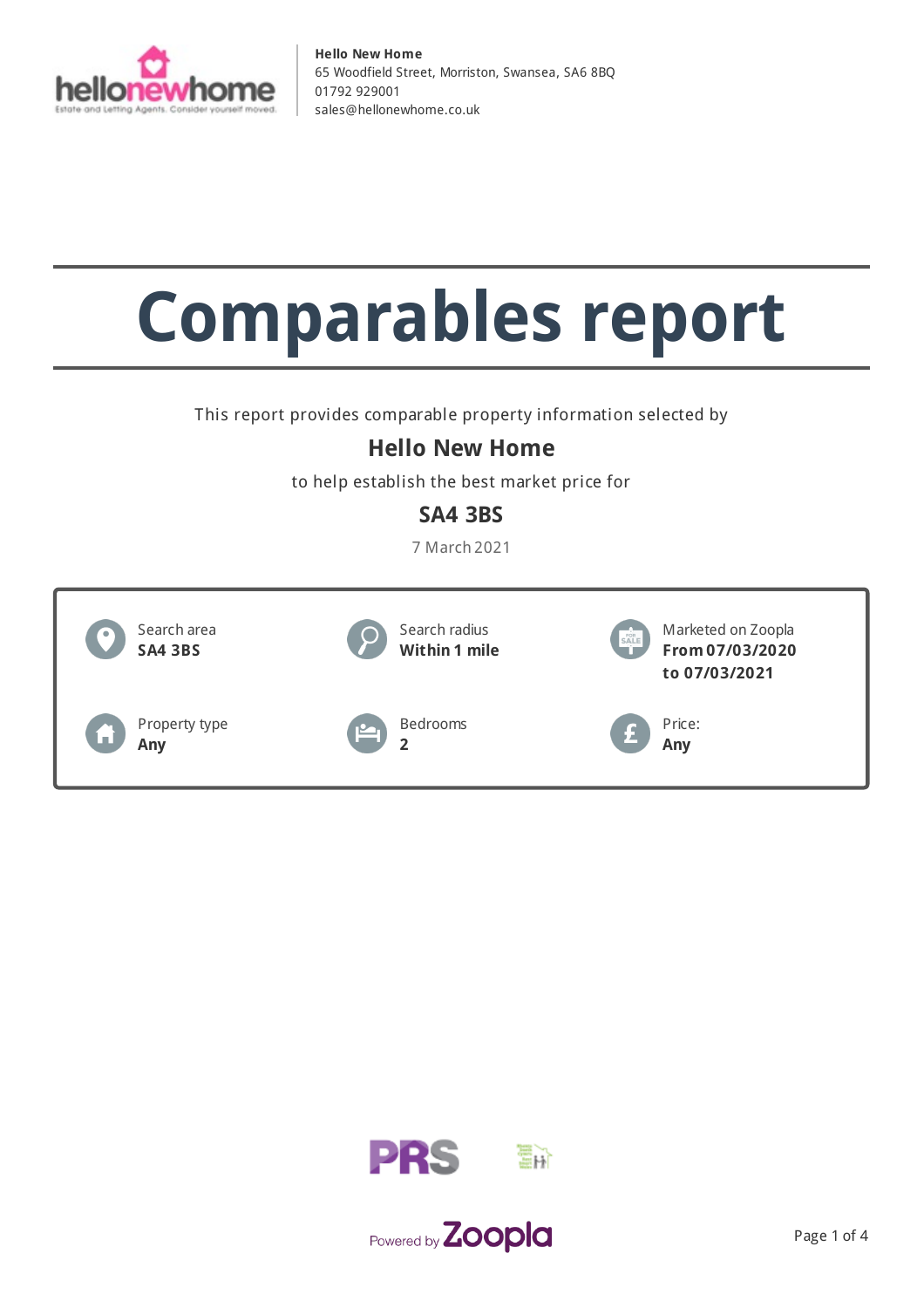

### **Comparable properties**



## **Comparable sale properties**





#### **£124,950**  $\overline{\mathsf{A}}$

Sterry Road, Gowerton, Swansea SA4

**Distance:** 0.01 miles

#### **2 End terrace house / Freehold**

A mid terrace cottage with side access to the rear. The accommodation consists of entrance porch, lounge, opening to the dining room, kitchen off with inner lobby and bathroom. On the first floor ...

| Sale date: | Aug 2014 | lan 2005 |
|------------|----------|----------|
| Price:     | £105,000 | £70,000  |

| £125,000                                    | 10 Sterry Road, Gowerton, Swansea SA4 3BR | <b>Distance: 0.05 miles</b> |                     |                     |
|---------------------------------------------|-------------------------------------------|-----------------------------|---------------------|---------------------|
| $\mathbf{m}_2$<br>Terraced house / Freehold |                                           |                             | Sale date: Apr 2020 |                     |
| Sale date:<br>Price:                        | Apr 2020<br>£125,000                      | Jun 2019<br>£77,000         | Nov 2001<br>£49,950 | Sep 1996<br>£26,500 |

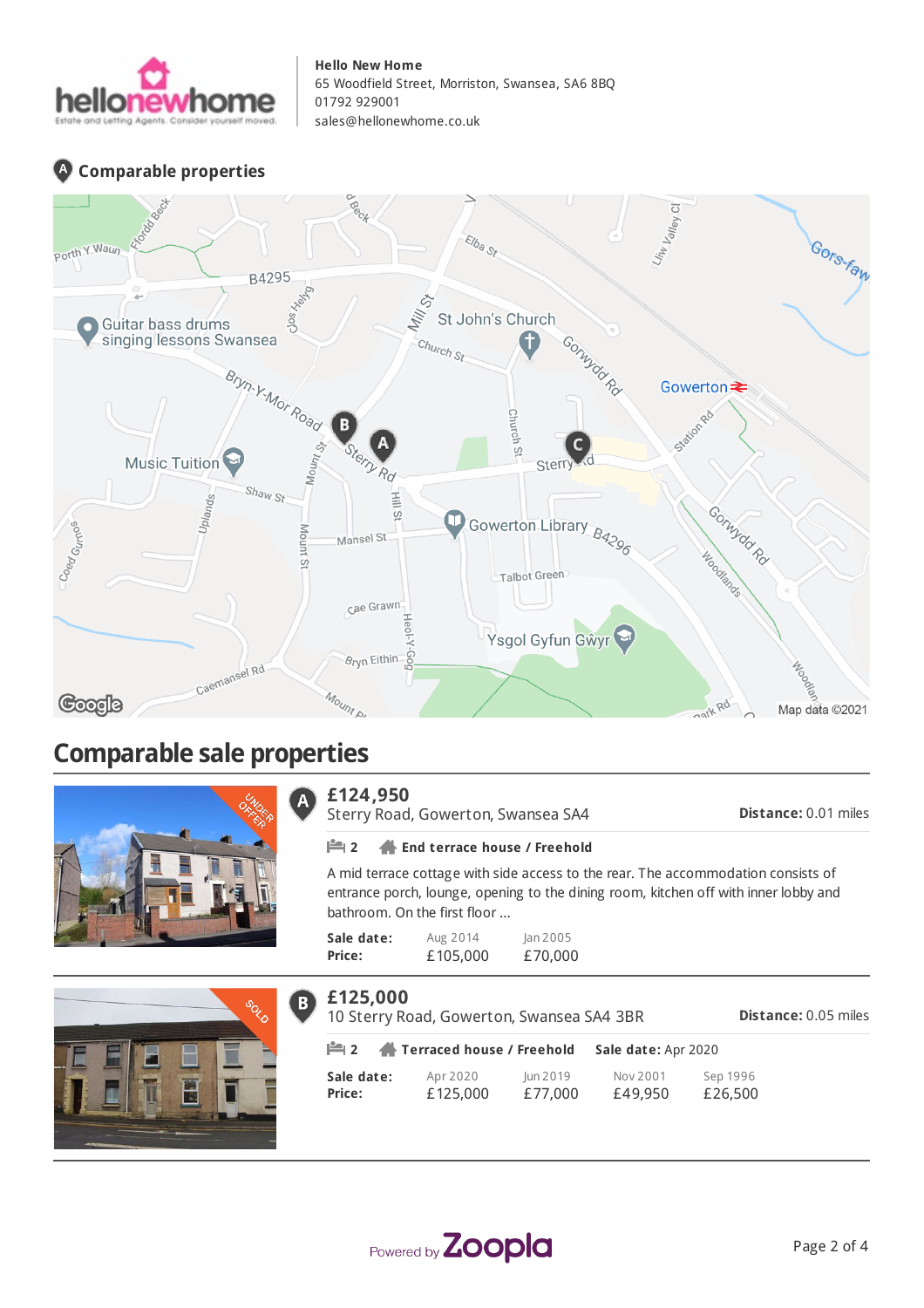

# **Comparable sale properties**



| $6$ £125,000<br>80 Sterry Road, Gowerton, Swansea SA4 3BW | <b>Distance: 0.15 miles</b>                              |                      |                     |  |
|-----------------------------------------------------------|----------------------------------------------------------|----------------------|---------------------|--|
|                                                           | $\mathbb{H}$ 2 $\mathbb{H}$ End terrace house / Freehold |                      | Sale date: Sep 2020 |  |
| Sale date:<br>Price:                                      | Sep 2020<br>£125,000                                     | Aug 2006<br>£108,000 |                     |  |

# **Average home values nationwide**



## **Average home values in SA4 by property type**